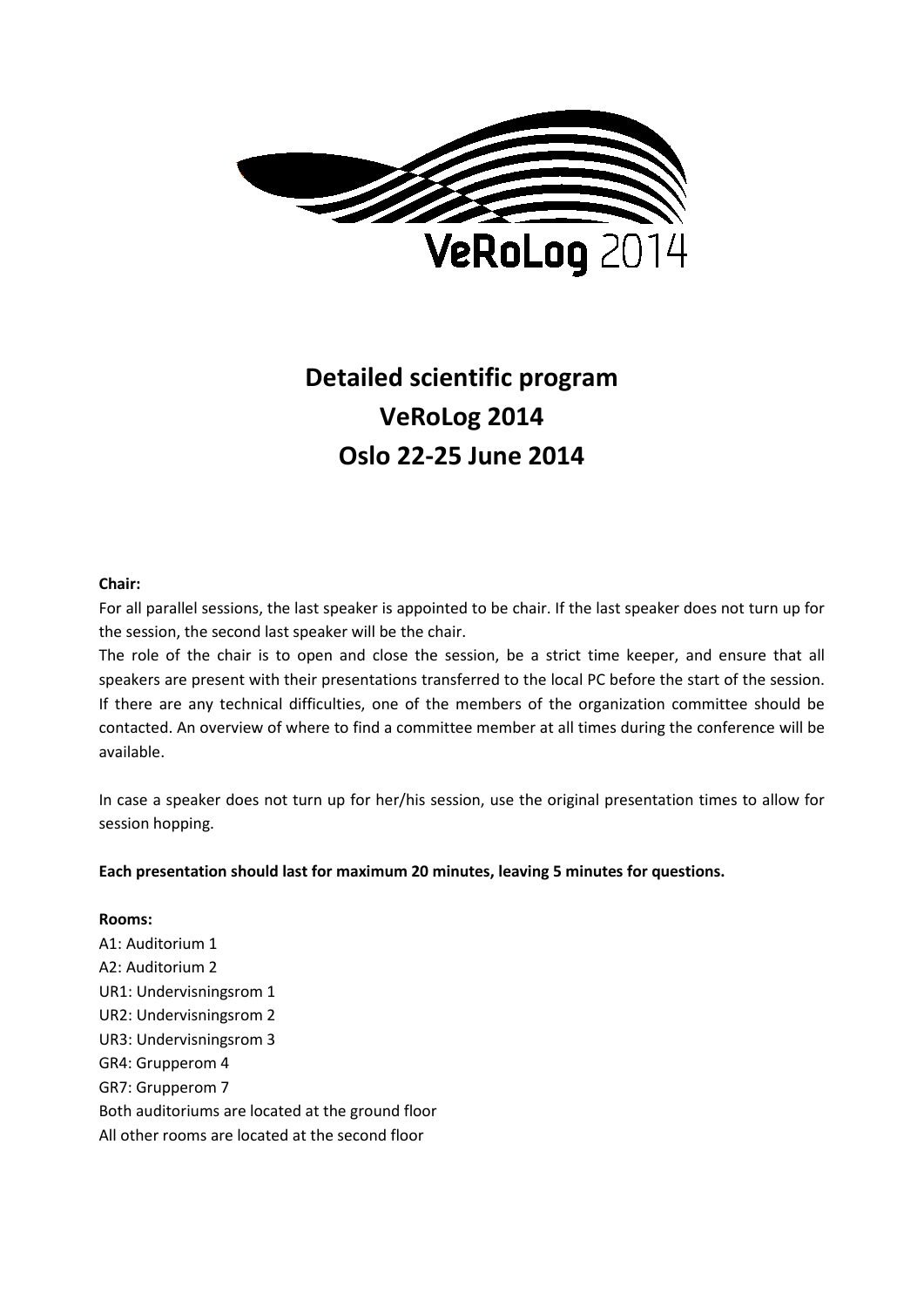## **09:00 - 10:15: Opening session and Plenary session 1**

**A1: Opening session Chair: Geir Hasle**

#### **A1: Plenary session 1 Chair: Marielle Christiansen**

| Rommert Dekker | Robust planning of transportation systems | Rommert Dekker |
|----------------|-------------------------------------------|----------------|
|----------------|-------------------------------------------|----------------|

## **10:45 - 12:00: Parallel sessions**

#### **A2 MON 10:45-12:00: Dynamic and Stochastic Problems 1**

#### **Chair: Alexander Kleff**

| <b>Harilaos Psaraftis</b>                | Dynamic vehicle routing problems: Three decades<br>and counting                          | Harilaos Psaraftis, Christos<br>Kontovas and Min Wen |
|------------------------------------------|------------------------------------------------------------------------------------------|------------------------------------------------------|
| Sofoclis Zambirinis                      | The Disrupted Vehicle Routing Problem with Vehicle<br>Breakdown                          | Sofoclis Zambirinis and Richard<br>Eglese            |
| Alexander Kleff                          | Estimating times of arrival and reacting to changing<br>scenarios for a tour in progress | Alexander Kleff                                      |
| <b>UR1 MON 10:45-12:00: TSP Variants</b> |                                                                                          |                                                      |

#### **Chair: Stefan Irnich**

| Tal Raviv     | The minimum complete cycle problem                                                                               | Tom Cherchy and Tal Raviv          |
|---------------|------------------------------------------------------------------------------------------------------------------|------------------------------------|
| Luis Gouveia  | Modeling and Solving the One-to-One Multi-<br><b>Commodity Pickup and Delivery Traveling Salesman</b><br>Problem | Luis Gouveja and Mario<br>Ruthmair |
| Stefan Irnich | Efficient Dynamic Programming for the Minimum<br><b>Tour Duration Problem</b>                                    | Christian Tilk and Stefan Irnich   |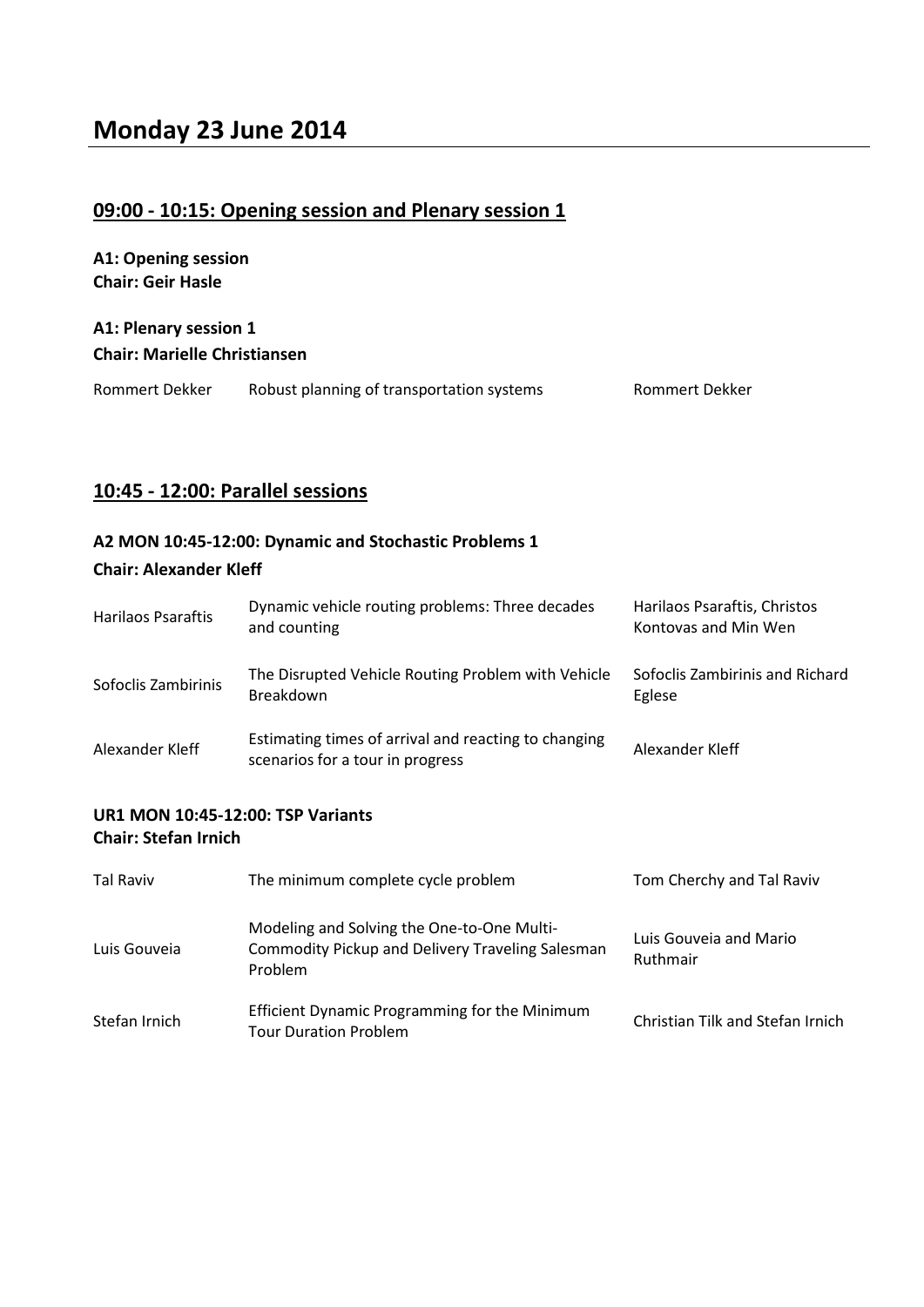## **UR2 MON 10:45-12:00: Railway Applications**

#### **Chair: Carlo Mannino**

| Olesya Lebedeva                       | A large-scale fleet management problem                                                                                             | Alexander Belenky, Gennady<br>Fedin, Olesya Lebedeva and<br>Alexandra Yunusova |
|---------------------------------------|------------------------------------------------------------------------------------------------------------------------------------|--------------------------------------------------------------------------------|
| Paweł Hanczar                         | The tactical planning model for rail freight<br>transportation with empty cars movements and<br>periodic inspections: a case study | Paweł Hanczar                                                                  |
| Carlo Mannino                         | Optimal train dispatching in Norway                                                                                                | Carlo Mannino and Leonardo<br>Lamorgese                                        |
| <b>Chair: Elin E. Halvorsen-Weare</b> | UR3 MON 10:45-12:00: Bi-objective Problems                                                                                         |                                                                                |
| José A. Iranzo                        | A hybrid evolutionary algorithm for the biobjective<br>capacitated m-ring star problem                                             | Herminia Calvete, Carmen Galé<br>and José A. Iranzo                            |
| Sandra Huber                          | Incorporating preferences of a decision maker in a bi-<br>objective Inventory Routing Problem                                      | Sandra Huber, Martin Josef<br>Geiger and Marc Sevaux                           |
| Elin E. Halvorsen-<br>Weare           | A bi-objective mixed capacitated general routing<br>problem                                                                        | Elin E. Halvorsen-Weare and<br>Martin Savelsbergh                              |

#### **GR4 MON 10:45-12:00: Multi-period VRP Chair: Marlin W. Ulmer**

| Burcin Bozkaya                              | A Periodic VRP Model for Optimizing Courier<br><b>Collection Operations</b>      | Burcin Bozkaya, Fusun Ulengin,<br>Bora Cekyay, Ozgur Kabak, Ozay<br>Ozaydin, Peral Toktas Palut and<br>Sule Onsel |
|---------------------------------------------|----------------------------------------------------------------------------------|-------------------------------------------------------------------------------------------------------------------|
| Alexander<br>Shchegryaev                    | Problem of Time Inconsistency in Multi-period<br><b>Vehicle Routing Problems</b> | Alexander Shchegryaev and<br>Victor V. Zakharov                                                                   |
| Marlin W. Ulmer                             | Anticipatory Optimization for a Dynamic Multi-Period<br><b>Routing Problem</b>   | Marlin W. Ulmer and Dirk C.<br>Mattfeld                                                                           |
| GR7 MON 10:45-12:00: Shortest Path Problems |                                                                                  |                                                                                                                   |

## **Chair: Dag Kjenstad**

| Tobia Calogiuri | The Time-dependent Quickest Path Problem:<br>Properties and Bounds | Tobia Calogiuri, Gianpaolo Ghiani<br>and Emanuela Guerriero |
|-----------------|--------------------------------------------------------------------|-------------------------------------------------------------|
| Dag Kjenstad    | Intermodal journey planning with real-time events                  | Dag Kjenstad and Geir Hasle                                 |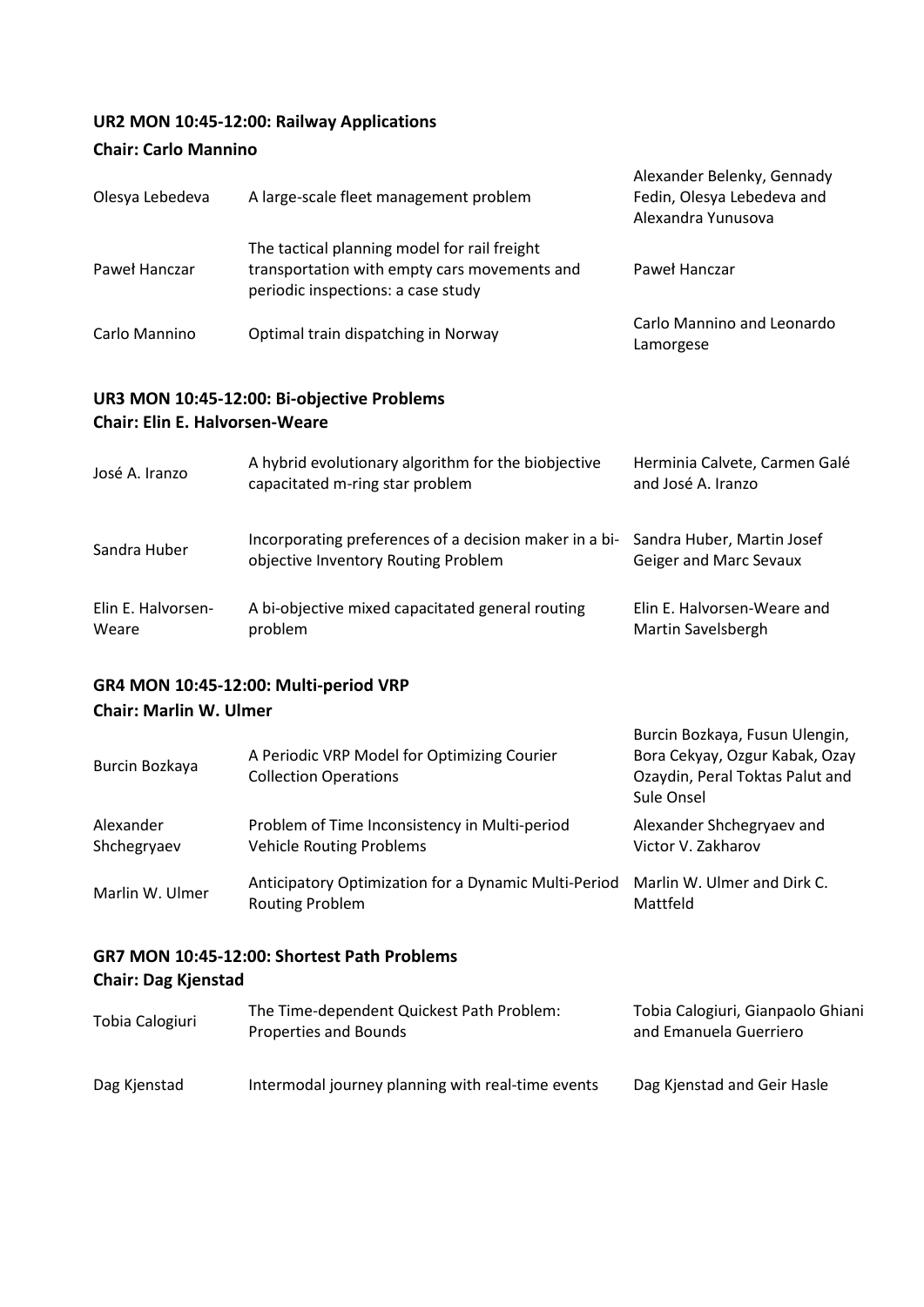## **13:45 - 15:00: Parallel sessions**

#### **A2 MON 13:45-15:00: Dynamic and stochastic problems 2 Chair: Magdalene Marinaki**

| Rune Larsen            | A framework for solving stochastic vehicle routing<br>problems in a dynamic setting using a deterministic<br>solver                           | Rune Larsen and Marco Pranzo                      |
|------------------------|-----------------------------------------------------------------------------------------------------------------------------------------------|---------------------------------------------------|
| <b>Christian Prins</b> | Metaheuristics for the robust vehicle routing problem Elyn Solano Charris, Christian<br>with discrete scenarios                               | Prins and Andréa Cynthia Santos                   |
|                        | An Evolutionary - GRASP Algorithm with Path<br>Magdalene Marinaki Relinking for the Vehicle Routing Problem with<br><b>Stochastic Demands</b> | Magdalene Marinaki and Yannis<br><b>Marinakis</b> |

## **UR1 MON 13:45-15:00: Capacitated vehicle routing problem**

#### **Chair: Demetrio Laganà**

| Farah Zeghal<br>Mansour | A Branch-and-Price approach for the Capacitated<br>Vehicle Routing Problem                                                                                  | Mohamed Haouari and Farah<br>Zeghal Mansour           |
|-------------------------|-------------------------------------------------------------------------------------------------------------------------------------------------------------|-------------------------------------------------------|
| Kenan Karagul           | Physics-Inspired Optimization Algorithm for Obtaining Kenan Karagul, Sezai Tokat and<br>Initial Routes of Capacitated Vehicle Routing Problem Erdal Aydemir |                                                       |
| Demetrio Laganà         | An Adaptive Variable Neighborhood Search Algorithm<br>for the Capacitated Vehicle Routing Problem                                                           | Demetrio Lagana, Roberto<br>Musmanno and Daniele Vigo |

#### **UR2 MON 13:45-15:00: Air Traffic Management Chair: Nina Hulleberg**

| <b>Tomas Eric</b><br><b>Nordlander</b>                        | Integrated scheduling and routing at an airport                               | Patrick Schittekat, Dag Kjenstad,<br>Carlo Mannino, Tomas Eric<br>Nordlander and Morten<br>Smedsrud |
|---------------------------------------------------------------|-------------------------------------------------------------------------------|-----------------------------------------------------------------------------------------------------|
| Marius Sandvik                                                | Conflict resolution between flights at airports using<br>network simplex      | <b>Marius Sandvik</b>                                                                               |
| Nina Hulleberg                                                | Rescheduling airside operations of an airport for<br>optimality and stability | Nina Hulleberg                                                                                      |
| UR3 MON 13:45-15:00: Arc routing<br><b>Chair: Erwin Pesch</b> |                                                                               | Thais Ávila, Ángel Corberán                                                                         |

| José María Sanchis | On the Distance-Constrained Generalized Directed<br>Rural Postman Problem | THRIS AVIID, ANSCE COLOCION,<br>Isaac Plana and José María<br><b>Sanchis</b>        |
|--------------------|---------------------------------------------------------------------------|-------------------------------------------------------------------------------------|
| Ana Catarina Nunes | Non-overlapping routes for the mixed capacitated arc<br>routing problem   | Miguel Constantino, Luis<br>Gouveia, Maria Cândida Mourão<br>and Ana Catarina Nunes |
| Erwin Pesch        | The Windy Rural Postman Problem with a Time-<br>Dependent Zigzag Option   | Jenny Nossack, Bruce Golden,<br>Erwin Pesch and Rui Zhang                           |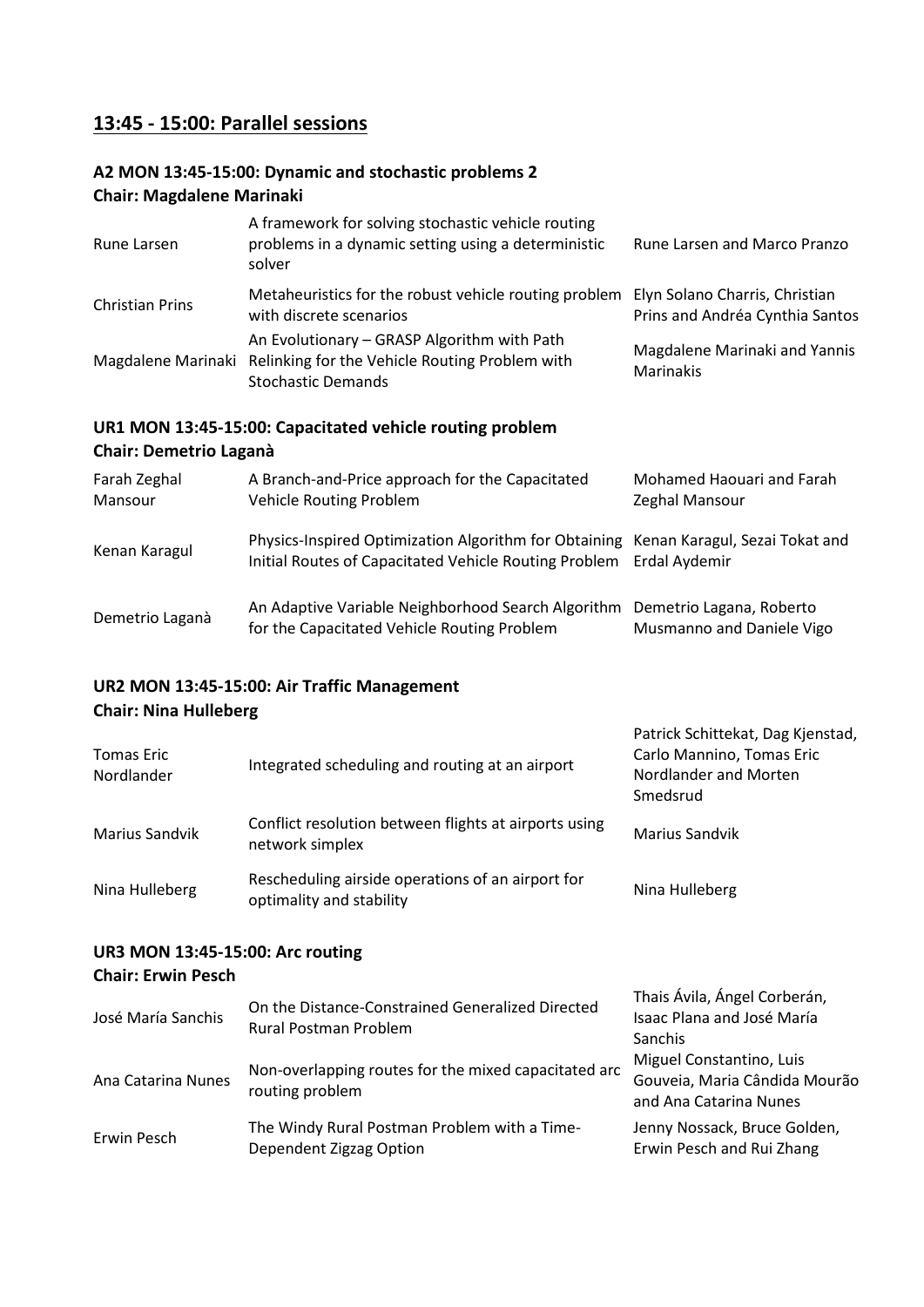## **GR4 MON 13:45-15:00: Routing with Clustering and Balancing Chair: Nitin Ahuja**

| Dimitrios Gkortsilas            | Eco-friendly Vehicle Routing via Balanced and<br><b>Compact Clustering</b>                                        | Dimitrios Gkortsilas and Christos<br><b>Zaroliagis</b>                                                                 |
|---------------------------------|-------------------------------------------------------------------------------------------------------------------|------------------------------------------------------------------------------------------------------------------------|
| Ana D. López-<br>Sánchez        | Cost allocation for a Balanced Real-World Open<br>Vehicle Routing Problem                                         | Ana D. López-Sánchez, Diego V.<br>Borrero-Molina, Alfredo G.<br>Hernández-Díaz, Miguel A.<br>Hinojosa and Daniele Vigo |
| Nitin Ahuja                     | A Cluster-First-Route-Second-Approach for Solving<br>Rich Vehicle Routing Problems in Urban and<br>Suburban Areas | Nitin Ahuja, Andreas Wagner,<br>Matthias Bender, Christian<br><b>Schulz and Peter Sanders</b>                          |
| <b>Chair: Christos Kontovas</b> | GR7 MON 13:45-15:00: Green Vehicle Routing                                                                        |                                                                                                                        |
| <b>Ulrich Breunig</b>           | A simple but effective LNS for the 2-Echelon VRP                                                                  | Ulrich Breunig, Verena Schmid,<br>Richard F. Hartl and Thibaut<br>Vidal                                                |
| Jose A Montoya                  | A simple hybrid heuristic for the Green Vehicle<br><b>Routing Problem</b>                                         | Jose A Montoya, Christelle<br>Guéret, Jorge E Mendoza and<br>Juan G Villegas                                           |
| Christos Kontovas               | The Green Ship Routing and Scheduling Problem<br>(GSRSP)                                                          | Christos Kontovas                                                                                                      |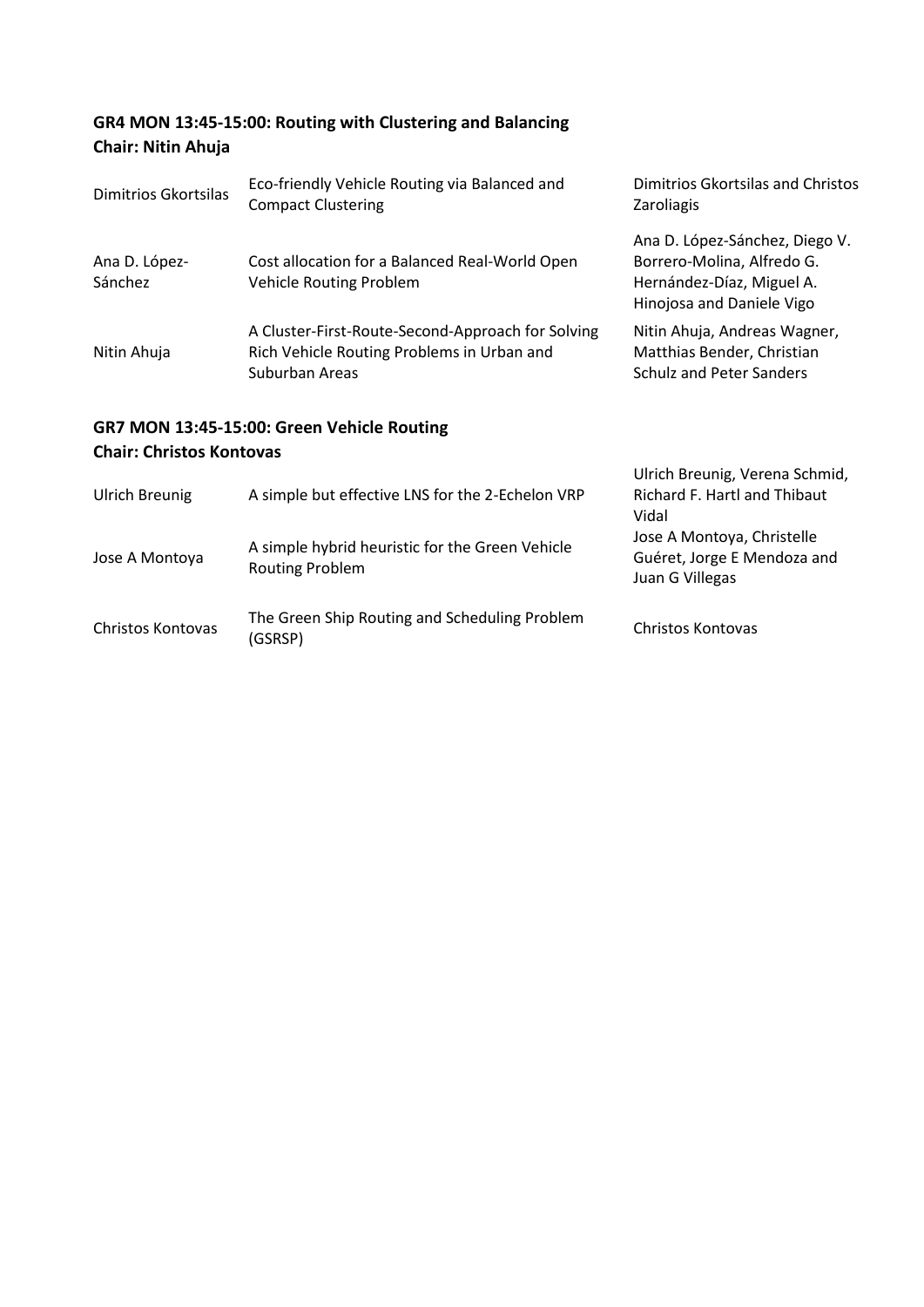## **15:30-16:45: Parallel sessions**

#### **A2 MON 15:30-16:45: Dynamic and Stochastic Problems 3 Chair: Alan King**

| <b>Thierry Pironet</b> | Multi-period vehicle assignment problem with<br>stochastic load availability | Thierry Pironet and Yves Crama                     |
|------------------------|------------------------------------------------------------------------------|----------------------------------------------------|
| Pradip Kundu           | Solid Transportation Problem with Rough Cost<br><b>Parameters</b>            | Pradip Kundu, Samarjit Kar and<br>Manoranjan Maiti |
| Alan King              | Modeling fashion inventory management in a multi-<br>store setting           | Alan King, Miao He and Robin<br>Lougee             |

#### **UR1 MON 15:30-16:45: VRP Variants 1 Chair: Juan-Jose Salazar-González**

| Claudio Gambella               | Exact and Heuristic Solutions of the Carrier-Vehicle<br><b>Travelling Salesman Problem</b> | Claudio Gambella, Daniele Vigo<br>and Andrea Lodi   |
|--------------------------------|--------------------------------------------------------------------------------------------|-----------------------------------------------------|
| Junmin Yi                      | 1L-CVRP Originated from Logistics Practice                                                 | Junmin Yi and Yihui Qiu                             |
| Juan-Jose Salazar-<br>González | The single vehicle routing problem with variable<br>capacity                               | Francois Louveaux and Juan-Jose<br>Salazar-González |

#### **UR2 MON 15:30-16:45: Barge Transportation Chair: Tony Wauters**

| Ioana Bilegan | A Revenue Management Approach for Barge<br><b>Transportation Service Network Design</b> | Ioana Bilegan and Teodor Gabriel<br>Crainic                  |
|---------------|-----------------------------------------------------------------------------------------|--------------------------------------------------------------|
| Rob Zuidwijk  | Barge Port-Hinterland Container Network Design                                          | Panagiotis Ypsilantis, Rob<br>Zuidwijk and Morteza Pourakbar |
| Tony Wauters  | Barge Convoy Voyage Optimization                                                        | Tony Wauters, Jan Christiaens<br>and Greet Vanden Berghe     |
|               |                                                                                         |                                                              |

#### **UR3 MON 15:30-16:45: Capacitated General Routing Problems Chair: Ingvild Lyckander**

| Lukas Bach        | A Branch-and-Cut-and-Price Algorithm for the Mixed<br><b>Capacitated General Routing Problem</b> | Lukas Bach, Jens Lysgaard and<br>Sanne Wøhlk                                  |
|-------------------|--------------------------------------------------------------------------------------------------|-------------------------------------------------------------------------------|
| Geir Hasle        | An Adaptive Iterated Local Search for the Mixed<br><b>Capacitated General Routing Problem</b>    | Mauro Dell'Amico, Jose Carlos<br>Diaz Diaz, Geir Hasle and Manuel<br>lori     |
| Ingvild Lyckander | Metaheuristics for multi-objective Mixed Capacitated<br><b>General Routing Problems</b>          | Ingvild Lyckander, Markus<br>Grasmair, Elin Halvorsen-Weare<br>and Geir Hasle |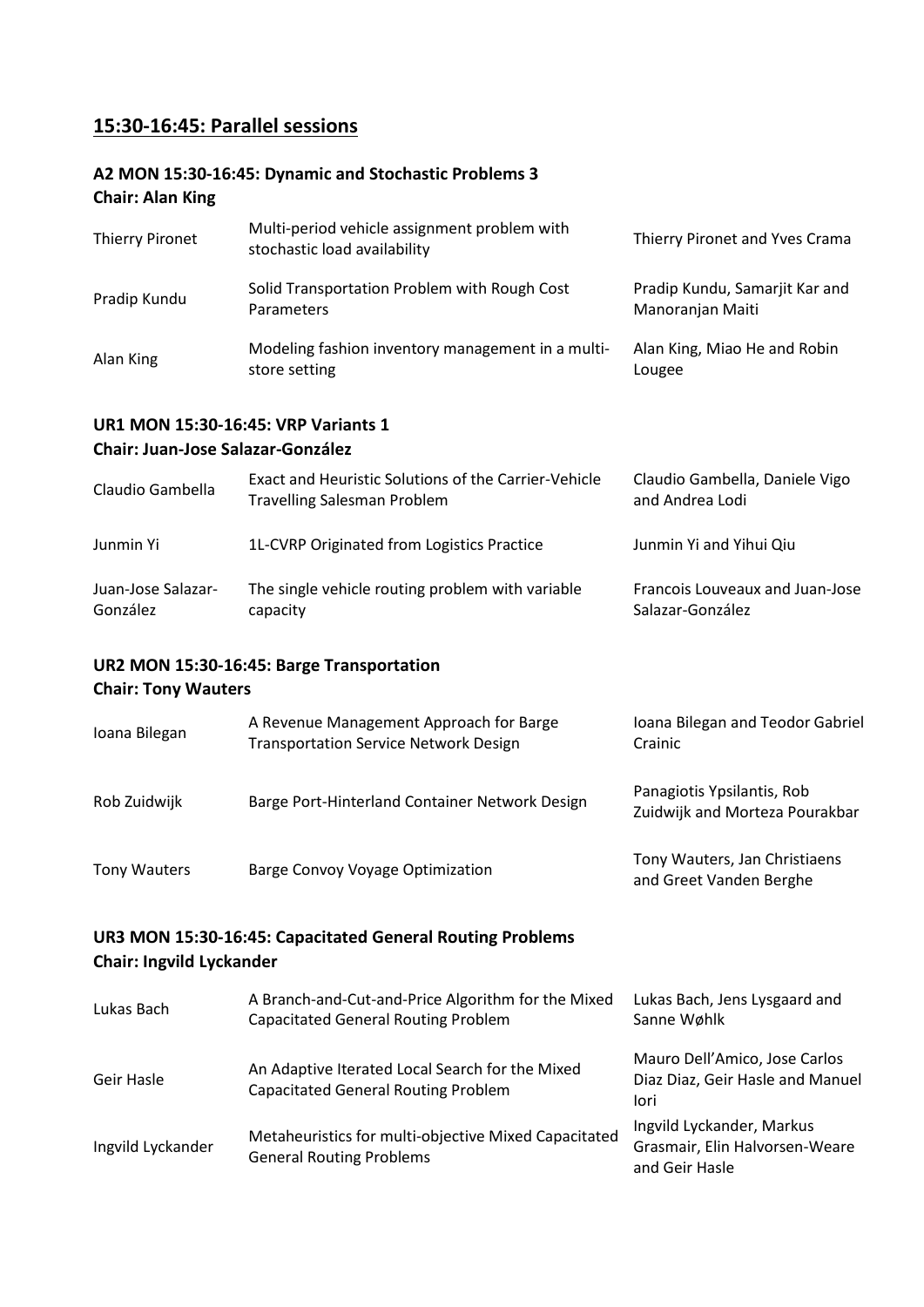## **GR4 MON 15:30-16:45: Waste Management Chair: Maria João Cortinhal**

| Onur Yilmaz                 | A literature review on reverse logistics of waste<br>electrical and electronic equipment                                  | <b>Onur Yilmaz and Bahadir Gulsun</b>                                   |
|-----------------------------|---------------------------------------------------------------------------------------------------------------------------|-------------------------------------------------------------------------|
| Iliya Markov                | Vehicle Routing for a Complex Waste Collection<br>Problem                                                                 | Iliya Markov, Sacha Varone and<br>Michel Bierlaire                      |
| Maria João Cortinhal        | Meta-heuristics for residential waste collection<br>problems                                                              | Maria João Cortinhal, Maria<br>Cândida Mourão and Ana<br>Catarina Nunes |
| <b>Chair: Trond Johnsen</b> | GR7 MON 15:30-16:45: Maritime Transportation                                                                              |                                                                         |
| Gregorio Tirado             | Efficient solution methods for stochastic and dynamic Gregorio Tirado and Lars Magnus<br>maritime transportation problems | <b>Hyattum</b>                                                          |

Kristian Thun Solving the liner shipping network design problem using branch-and-price Kristian Thun, Henrik Andersson, Marielle Christiansen and Magnus Stålhane Trond Johnsen Decision support for maritime fleet size and mix Trond Johnsen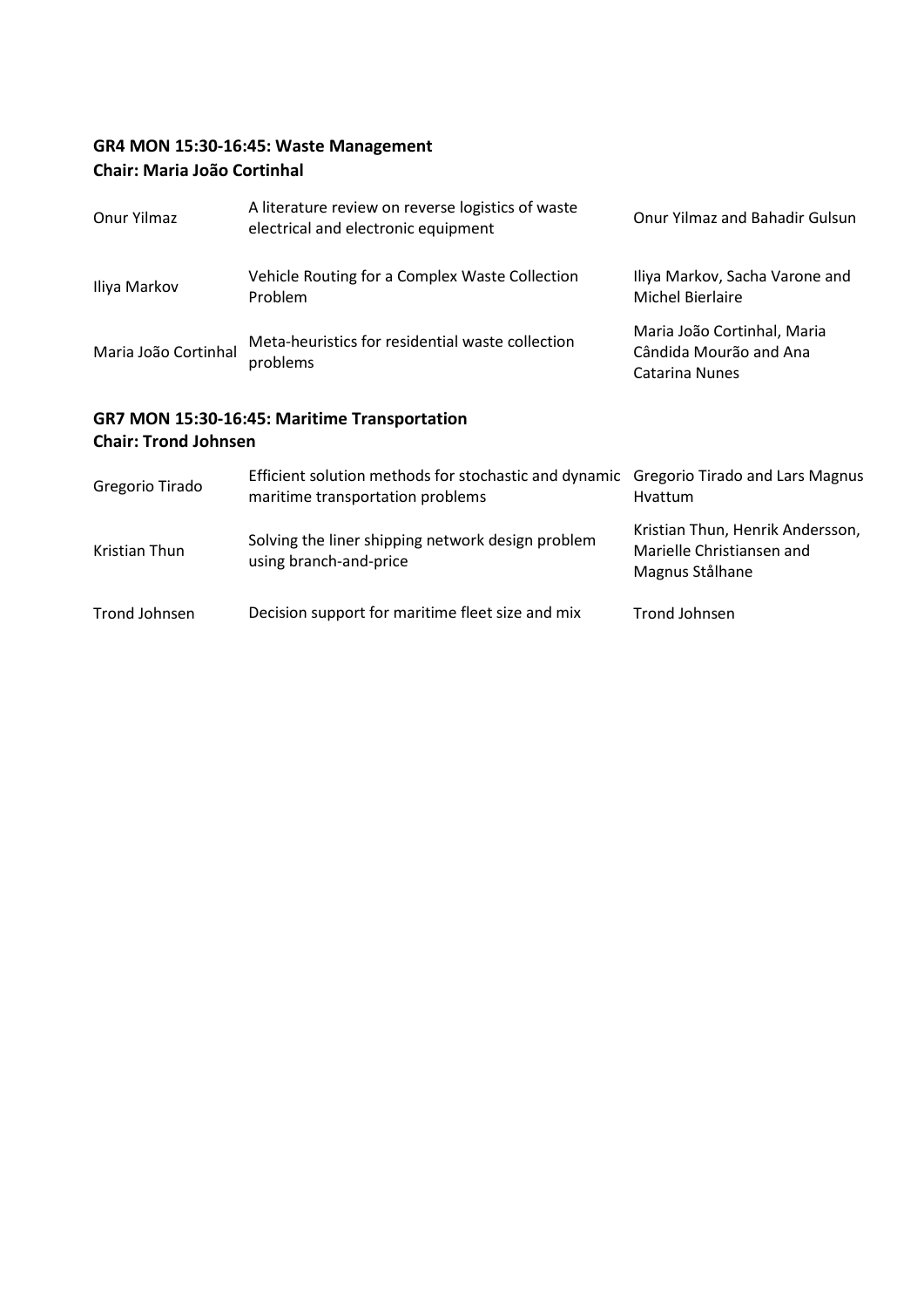## **Tuesday 24 June 2014**

## **09:00 - 10:15: Plenary session 2**

#### **A1: Plenary session 2 Chair: Elin E. Halvorsen-Weare**

| Claudia Archetti<br>Matheuristics for routing problems<br>Claudia Archetti |
|----------------------------------------------------------------------------|
|----------------------------------------------------------------------------|

#### **10:45-12:00: Parallel sessions**

#### **A2 TUE 10:45-12:00: Routing with Distance Constraints Chair: Thibaut Vidal**

| Jens Lysgaard  | Optimal vehicle routing with lower and upper bounds<br>on route durations | Jens Lysgaard and Tolga Bektas                |
|----------------|---------------------------------------------------------------------------|-----------------------------------------------|
| Markus Reuther | A Lin-Kernighan Heuristic for the DVRP                                    | Markus Reuther and Ralf<br><b>Borndoerfer</b> |
| Thibaut Vidal  | On-line traveling salesman with duration and<br>distance considerations   | Thibaut Vidal and Patrick Jaillet             |

#### **UR1 TUE 10:45-12:00: VRP Variants 2 Chair: Efim M. Bronshtein**

| Nicola Bianchessi | An exact solution approach for the Split Commodities Nicola Bianchessi, Claudia<br>Mixed Routing problem             | Archetti and M. Grazia Speranza                                                       |
|-------------------|----------------------------------------------------------------------------------------------------------------------|---------------------------------------------------------------------------------------|
| Hanne Pollaris    | Integrating axle weight restrictions in a two-<br>dimensional vehicle routing problem with sequence<br>based loading | Hanne Pollaris, Kris Braekers, An<br>Caris, Gerrit K. Janssens and<br>Sabine Limbourg |
|                   | Efim M. Bronshtein Minimax School Bus Problem                                                                        | Efim M. Bronshtein and Diana M.<br>Vagapova                                           |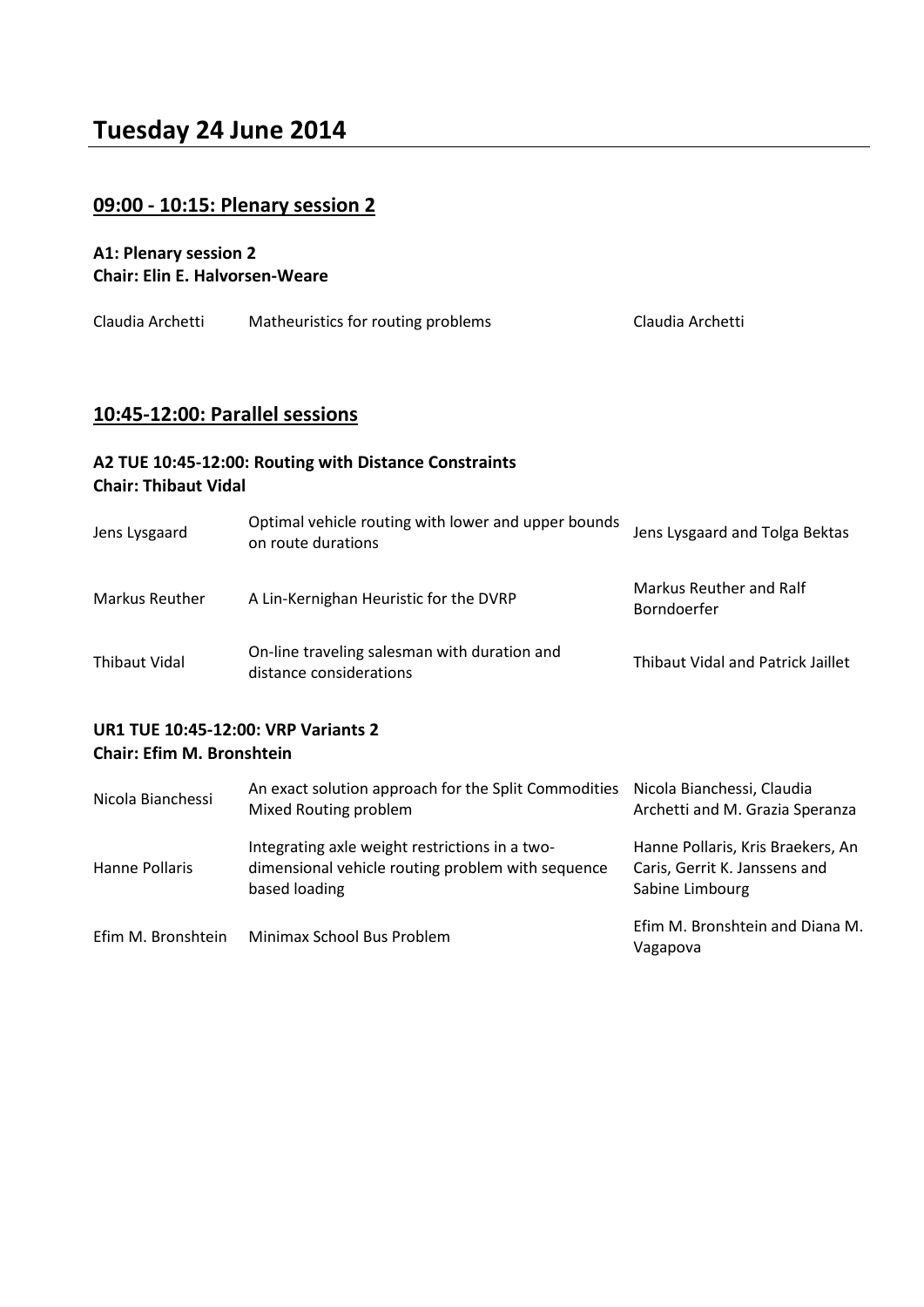#### **UR2 TUE 10:45-12:00: Multiple Compartments Chair: Leandro C. Coelho**

| Raza Khan                    | Optimization of Inter-depot Trunking with<br>heterogeneous fleet and Semi-Trailer Swap option                   | Raza Khan                                                                  |
|------------------------------|-----------------------------------------------------------------------------------------------------------------|----------------------------------------------------------------------------|
| Tino Henke                   | An Exact Approach to the Multi-Compartment<br>Vehicle Routing Problem with Flexible Compartment<br><b>Sizes</b> | Tino Henke and M. Grazia<br>Speranza                                       |
| Leandro C. Coelho            | Classification, models and exact algorithms for multi-<br>compartment delivery problems                         | Leandro C. Coelho and Gilbert<br>Laporte                                   |
| <b>Chair: Thomas Wensing</b> | UR3 TUE 10:45-12:00: Pickup and Delivery 1                                                                      |                                                                            |
| <b>Enrique Benavent</b>      | The multiple vehicle pickup and delivery problem<br>with LIFO constraints                                       | Enrique Benavent, Mercedes<br>Landete, Enrique Mota and<br>Gregorio Tirado |
| Julia Funke                  | A model for a multi-size Hinterland Container<br><b>Transportation Problem</b>                                  | Julia Funke and Herbert Kopfer                                             |
| <b>Thomas Wensing</b>        | Planning Pickup and Delivery Operations in Finished                                                             | <b>Thomas Wensing</b>                                                      |

## **GR4 TUE 10:45-12:00: Inventory Routing 1**

## **Chair: Tim Pigden**

| Pasquale Avella    | Cutting planes for Multi-Vehicle Inventory Routing<br><b>Problems</b>            | Pasquale Avella, Maurizio Boccia<br>and Laurence A. Wolsey                            |
|--------------------|----------------------------------------------------------------------------------|---------------------------------------------------------------------------------------|
| Francesca Vocaturo | A heuristic approach to the multiple-product<br>inventory-routing problem        | Jean-François Cordeau, Demetrio<br>Laganà, Roberto Musmanno and<br>Francesca Vocaturo |
| Tim Pigden         | A Decision Support System for the Management of<br><b>Petroleum Distribution</b> | Kostiantyn Kuznietzov, Vasilii<br>Gromov and Tim Pigden                               |

Planning Pickup and Delivery Operations in Finished Thomas Wensing<br>Vehicle Distribution

## **GR7 TUE 10:45-12:00: Speedup Techniques and Parallelism Chair: Bülent Çatay**

| Christian F. Schulz | A GPU-based TSP-solver                                                                             | Christian F. Schulz, Torkel<br>Haufmann and Geir Hasle |
|---------------------|----------------------------------------------------------------------------------------------------|--------------------------------------------------------|
| Onne Beek           | A computational study of efficient Local Search<br>implementations for the Vehicle Routing Problem | Onne Beek, Birger Raa and Wout<br><b>Dullaert</b>      |
| <b>Bülent Çatay</b> | A parallel matheuristic for solving a class of vehicle<br>routing problems                         | Umman Mahir Yıldırım and<br><b>Bülent Çatay</b>        |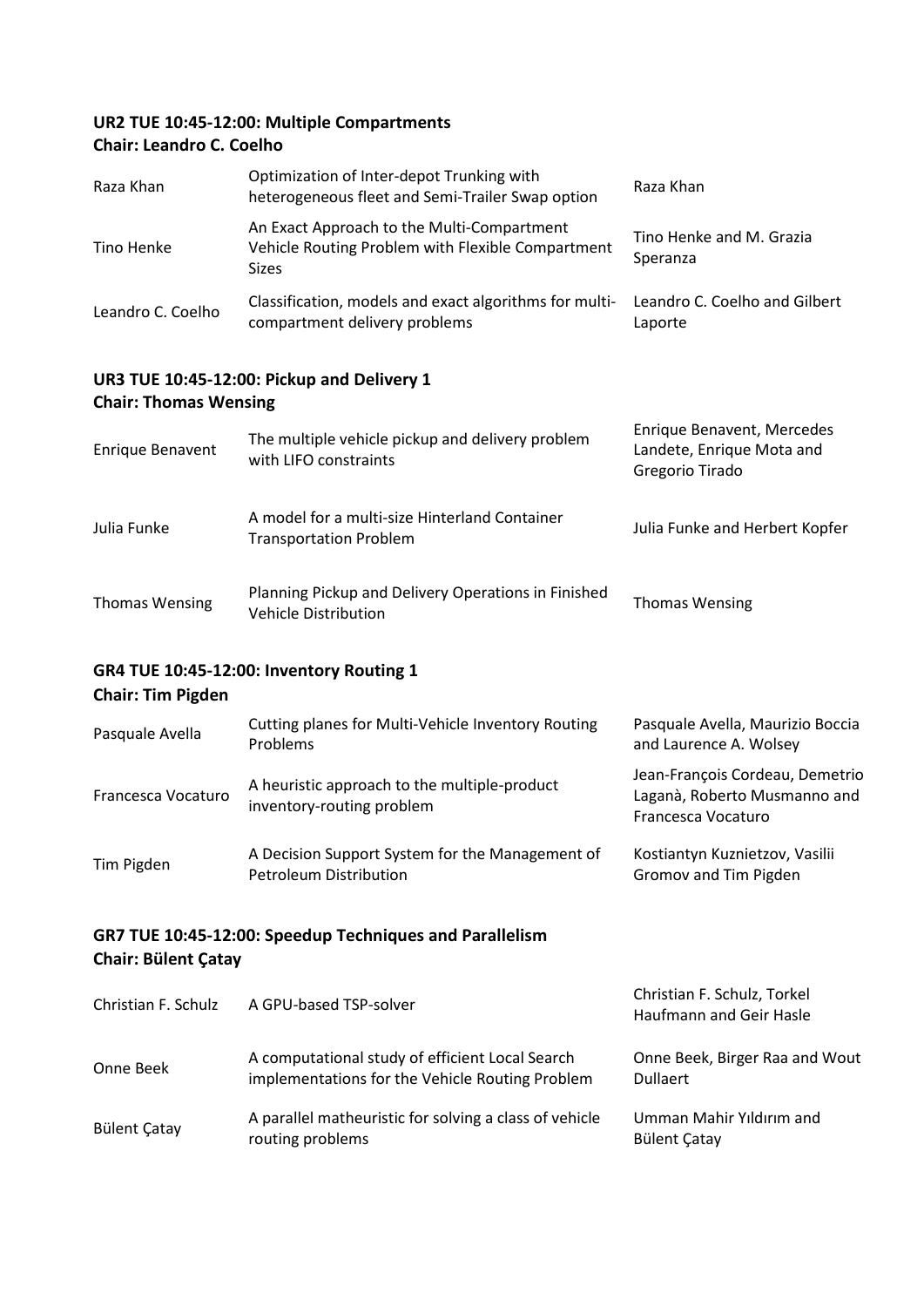## **13:45-15:00: Parallel sessions**

#### **A2 TUE 13:45-15:00: Routing with Synchronization Constraints Chair: Fabien Lehuédé**

| <b>Philippe Grangier</b> | An adaptive large neighborhood search for the Two-<br>Echelon Multi-Trip Vehicle Routing Problem with<br>Satellite Synchronization | Philippe Grangier, Michel<br>Gendreau, Fabien Lehuédé and<br>Louis-Martin Rousseau |
|--------------------------|------------------------------------------------------------------------------------------------------------------------------------|------------------------------------------------------------------------------------|
| Sophie N. Parragh        | <b>Field Staff Routing and Scheduling</b>                                                                                          | Sophie N. Parragh, Karl F.<br>Doerner and Richard F. Hartl                         |
| Fabien Lehuédé           | A full truckload routing and scheduling problem with<br>split delivery and resource synchronization                                | Axel Grimault, Nathalie Bostel<br>and Fabien Lehuédé                               |

#### **UR1 TUE 13:45-15:00: VRP Variants 3 Chair: Gerben Groenendijk**

| Mouaouia Cherif<br><b>Bouzid</b> | An Adaptive Large Neighborhood Search Heuristic for<br>the Truck & Trailer Routing Problem | Mouaouia Cherif Bouzid, Hacene<br>Ait Haddadene and Said Salhi |
|----------------------------------|--------------------------------------------------------------------------------------------|----------------------------------------------------------------|
| Sameh Haneyah                    | Simultaneous Vehicle Routing and Resource<br>Assignment                                    | Sameh Haneyah, Thomas Visser<br>and Leendert Kok               |
|                                  | Gerben Groenendijk Departure Time Optimization in Vehicle Routing                          | Gerben Groenendijk and<br>Leendert Kok                         |
| <b>Chair: Stein Wallace</b>      | UR2 TUE 13:45-15:00: Network Design and Facility Location 1                                |                                                                |
| Xin Wang                         | A Pair-wise Heuristic Approach for Stochastic Time-<br>dependent Service Network Design    | Xin Wang, Stein W. Wallace and<br><b>Teodor Crainic</b>        |
|                                  |                                                                                            |                                                                |

Stein W. Wallace Stochastic network design with rerouting Ruibin Bai and Stein W. Wallace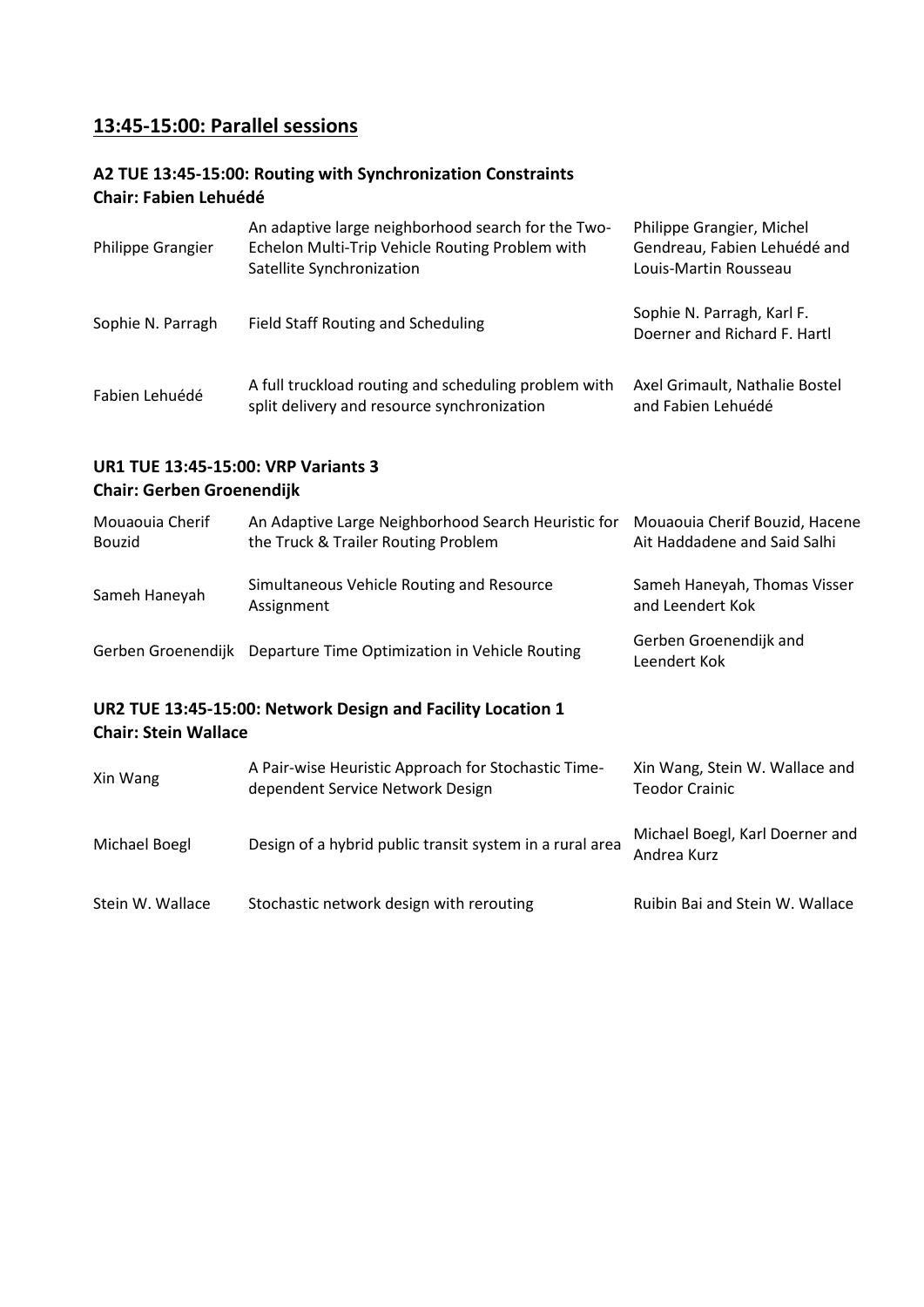## **UR3 TUE 13:45-15:00: Pickup and Delivery 2 Chair: Emmanouil Zachariadis**

| M. Grazia Speranza        | The Vehicle Routing Problem with Divisible Deliveries<br>and Pickups                               | Claudia Archetti, Gabor Nagy, M.<br>Grazia Speranza and Niaz A.<br>Wassan |
|---------------------------|----------------------------------------------------------------------------------------------------|---------------------------------------------------------------------------|
| Marjolein Veenstra        | Ordering of packages in the single vehicle many-to-<br>many pickup and delivery problem            | Marjolein Veenstra                                                        |
| Emmanouil<br>Zachariadis  | The Load-Dependent Vehicle Routing Problem and its<br>Pick-up and Delivery Extension               | Emmanouil Zachariadis, Christos<br><b>Tarantilis and Chris Kiranoudis</b> |
| <b>Chair: Halit Uster</b> | <b>GR4 TUE 13:45-15:00: Inventory Routing 2</b>                                                    |                                                                           |
| Maria Elbek               | Collection of Recyclable Materials with Unknown<br><b>Filling Rate</b>                             | Maria Elbek and Sanne Wøhlk                                               |
| <b>Martin Grunewald</b>   | An Integrated Inventory-Transportation System with<br>Periodic Pick-Ups and Leveled Replenishment  | Martin Grunewald, Thomas<br>Volling and Thomas S. Spengler                |
| <b>Halit Uster</b>        | Outbound Logistics Optimization to Coordinate<br>Aggregate-level Production-Distribution Decisions | Halit Uster and Gopalakrishnan<br>F                                       |

#### **GR7 TUE 13:45-15:00: Share/Dial-a-ride problems 1 Chair: Marco Oberscheider**

| Baoxiang Li        | An Adaptive Meta-heuristic for the Share-a-Ride<br>Problem                              | Baoxiang Li, Dmitry Krushinsky,<br>Tom Van Woensel and Hajo<br>A.Reijers |
|--------------------|-----------------------------------------------------------------------------------------|--------------------------------------------------------------------------|
| Rick van Urk       | Optimized time differentiated parcel delivery using<br>private and public transport     | Rick van Urk, Martijn Mes and<br>Marco Schutten                          |
| Marco Oberscheider | Analysis of different levels of service for a static multi<br>depot dial-a-ride problem | <b>Marco Oberscheider and Patrick</b><br>Hirsch                          |

Easwaran

with Operational-level Vehicle Routing Decisions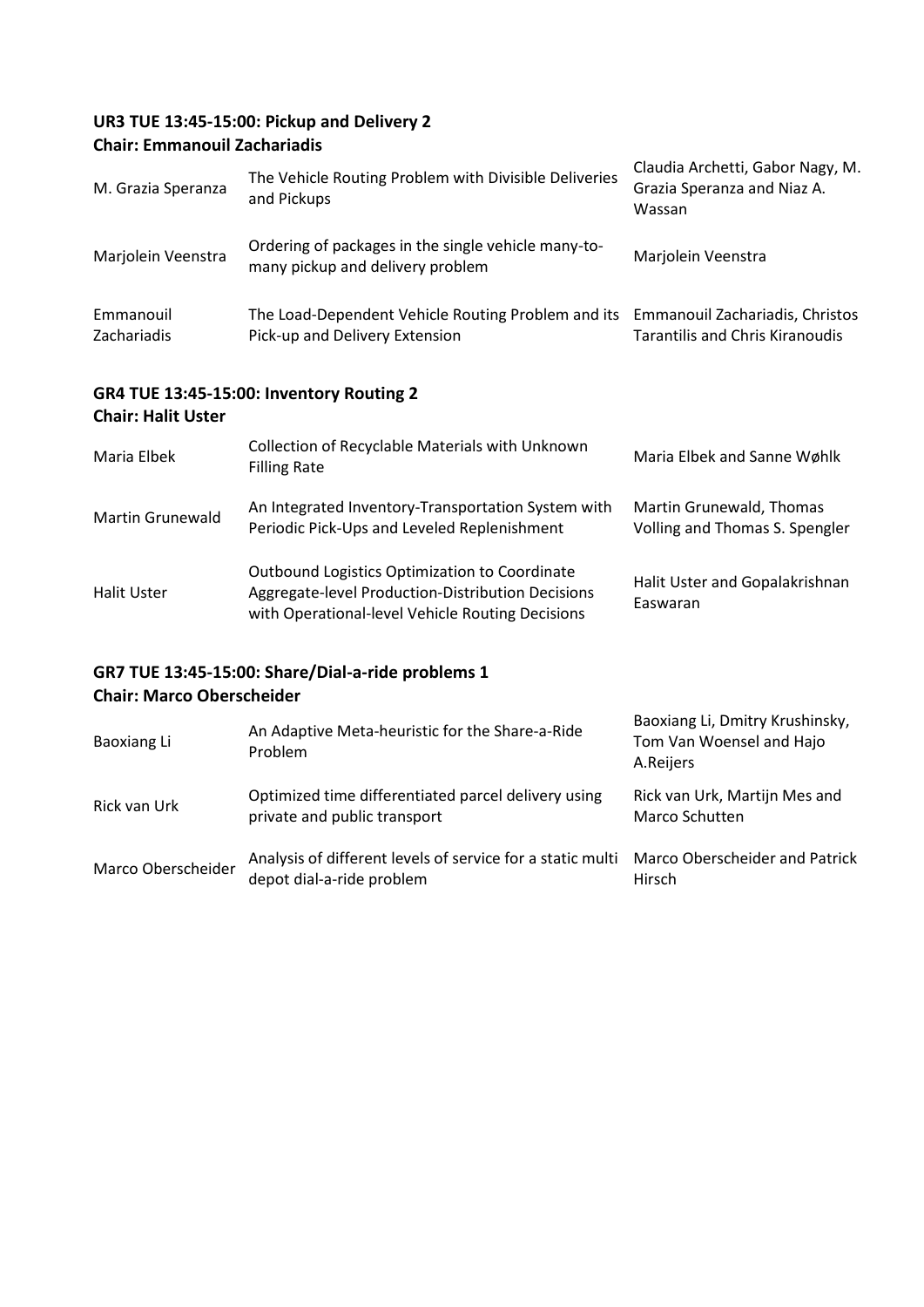## **15:30-16:20: Parallel sessions**

#### **A2 TUE 15:30-16:20: Dynamic and Stochastic Problems 4 Chair: Barrett Thomas**

systems

| <b>Cedric Verbeeck</b>       | The orienteering problem with time-dependent<br>stochastic travel times                                                    | Cedric Verbeeck, Pieter<br>Vansteenwegen and El-<br>Houssaine Aghezzaf                   |
|------------------------------|----------------------------------------------------------------------------------------------------------------------------|------------------------------------------------------------------------------------------|
| <b>Barrett Thomas</b>        | Same Day Delivery for Online Purchases                                                                                     | Barrett Thomas, Stacy Voccia<br>and Ann Campbell                                         |
| <b>Chair: An Caris</b>       | UR1 TUE 15:30-16:20: Benchmarks and Comparison                                                                             |                                                                                          |
| Jorge E. Mendoza             | VRP-REP: A vehicle routing community repository                                                                            | Jorge E. Mendoza, Maxim<br>Hoskins, Christelle Guéret, Victor<br>Pillac and Daniele Vigo |
| An Caris                     | A methodological framework to optimize and<br>compare VRP algorithms                                                       | Benoît Depaire and An Caris                                                              |
| <b>Chair: Blas Pelegrin</b>  | UR2 TUE 15:30-16:20: Network Design and Facility Location 2                                                                |                                                                                          |
| Gianfranco<br>Guastaroba     | Kernel search for capacitated facility location<br>problems                                                                | Gianfranco Guastaroba and M.<br>Grazia Speranza                                          |
| <b>Blas Pelegrin</b>         | Strategy location in chain expansion under delivered<br>pricing                                                            | Blas Pelegrin, Pascual Fernández<br>Hernández and Maria Dolores<br>García Pérez          |
| <b>Chair: Falk Meyerholz</b> | UR3 TUE 15:30-16:20: Home care and technician routing 1                                                                    |                                                                                          |
| Olli Bräysy                  | Planning Strategies for Home Care services                                                                                 | Olli Bräysy and Wout Dullaert                                                            |
| Falk Meyerholz               | A computational comparison of different<br>formulations for a rich VRP arising in homecare staff<br>routing and scheduling | Falk Meyerholz, Stefanie<br><b>Schlutter and Michael Drexl</b>                           |
| <b>Chair: Patrick Vogel</b>  | GR4 TUE 15:30-16:20: Bike and vehicle sharing                                                                              |                                                                                          |
| Stefano Novellani            | An iterated greedy algorithm for the Bike-sharing<br><b>Rebalancing Problem</b>                                            | Mauro Dell'Amico, Manuel Iori,<br><b>Stefano Novellani and Thomas</b><br>Stützle         |
| Patrick Vogel                | A mix-integer programming formulation and hybrid<br>metaheuristic for tactical planning in bike sharing                    | Patrick Vogel, Bruno Neumann<br>and Dirk Mattfeld                                        |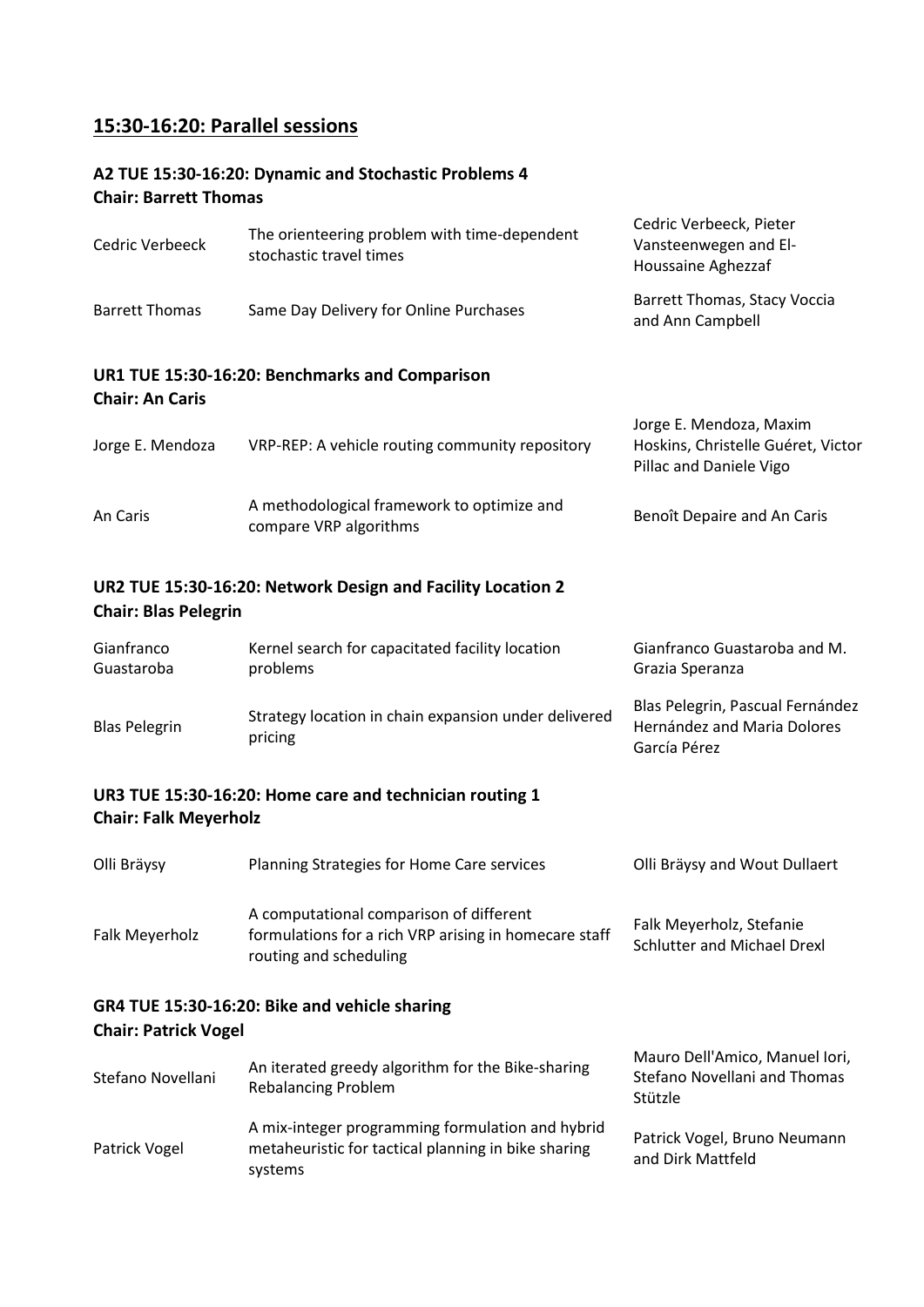## **09:00 - 10:15: Parallel sessions**

#### **A2 WED 09:00-10:15: VeRoLog Solver Challenge 1 Chair: Martin Josef Geiger**

| Oliver Lum          | On Solving the Swap Body Vehicle Routing Problem                                           | Ping Chen, Xingyin Wang, Oliver<br>Lum and Bruce Golden                                          |
|---------------------|--------------------------------------------------------------------------------------------|--------------------------------------------------------------------------------------------------|
| Raca Todosijevic    | VNS based heuristic for the Swap-Body Vehicle<br><b>Routing Problem</b>                    | Raca Todosijevic, Said Hanafi,<br>Bassem Jarboui, Nenad<br><b>Mladenovic and Dragan Urosevic</b> |
| Martin Josef Geiger | An Iterated Variable Neighborhood Search Approach<br>for the VeRoLog Solver Challenge 2014 | Martin Josef Geiger and Sandra<br>Huber                                                          |

#### **UR1 WED 09:00-10:15: VRP Variants 4 Chair: Joanna Bauer**

| Mahmood Rezaei     | A branch-and-price algorithm for 2-period vehicle<br>routing problems                  | Yves Crama, Mahmood Rezaei<br>and Tom Van Woensel                      |
|--------------------|----------------------------------------------------------------------------------------|------------------------------------------------------------------------|
| Véronique François | Vehicle routing problems with multiple trips: using<br>specific local search operators | Véronique François, Yasemin<br>Arda, Yves Crama and Gilbert<br>Laporte |
| Joanna Bauer       | Adapting the Savings Heuristic to Capacitated Open<br><b>Vehicle Routing</b>           | Joanna Bauer and Jens Lysgaard                                         |

## **UR2 WED 09:00-10:15: Routing Problems with Profits 1 Chair: Pamela Nolz**

| Ángel Corberán         | On the Orienteering Arc Routing Problem                                                                       | Claudia Archetti, Ángel Corberán,<br>Isaac Plana, José María Sanchis<br>and M. Grazia Speranza |
|------------------------|---------------------------------------------------------------------------------------------------------------|------------------------------------------------------------------------------------------------|
| <b>Fabien Tricoire</b> | Branch and bound for the biobjective team<br>orienteering problem with time windows                           | Sophie Parragh and Fabien<br><b>Tricoire</b>                                                   |
| Pamela Nolz            | A bi-objective orienteering problem for activity<br>scheduling with multiple time windows and<br>dependencies | Pamela Nolz, Ulrike Ritzinger and<br><b>Fabien Tricoire</b>                                    |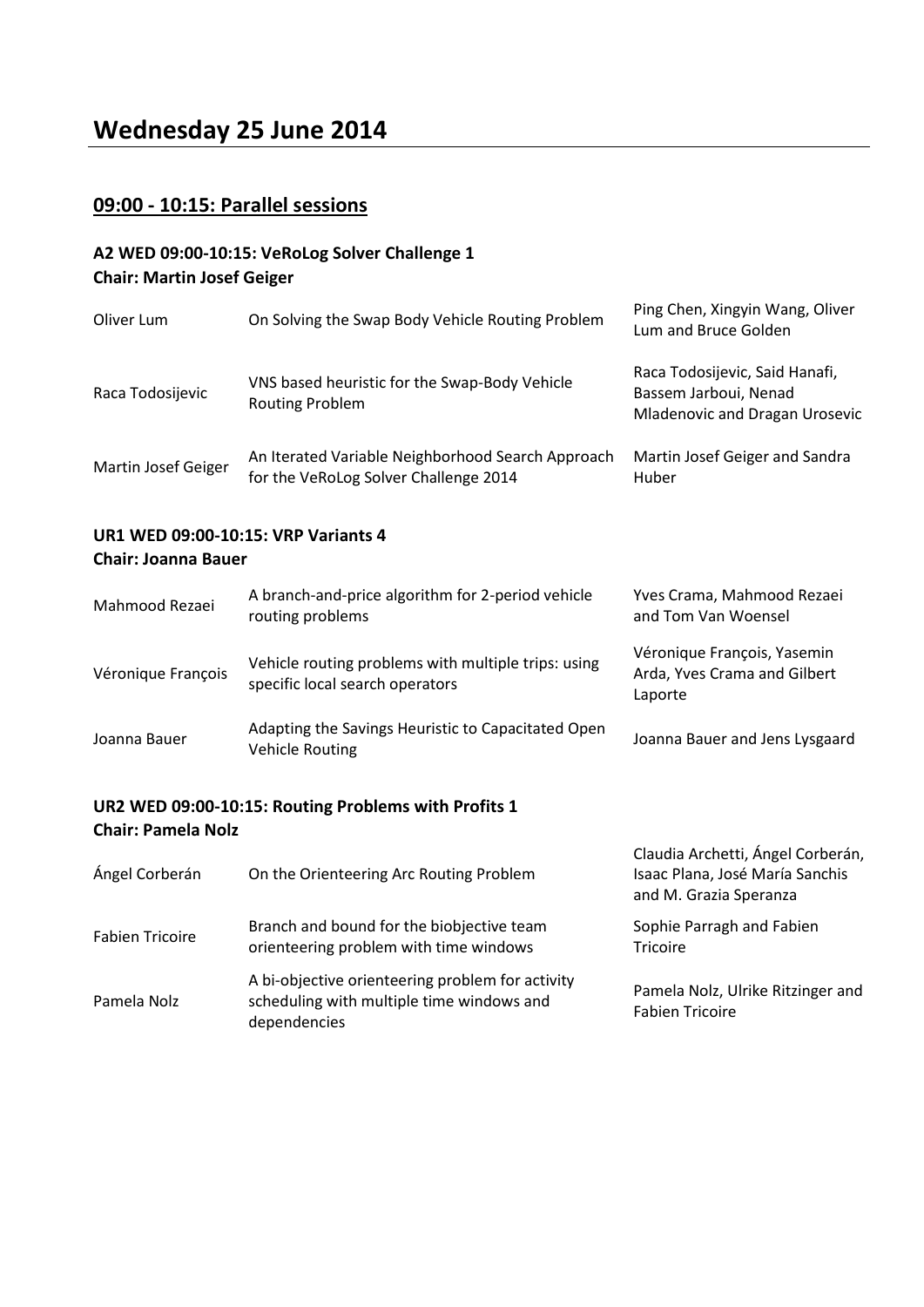## **UR3 WED 09:00-10:15: Pickup and Delivery 3**

#### **Chair: Javier Faulin**

| Emrah Demir    | An adaptive large neighborhood search algorithm for<br>the pickup and delivery problem with fixed scheduled<br>line services | Veaceslav Ghilas, Emrah Demir<br>and Tom Van Woensel                                     |
|----------------|------------------------------------------------------------------------------------------------------------------------------|------------------------------------------------------------------------------------------|
| Lotte Verdonck | Analysing and solving the joint route planning<br>problem in a horizontal carrier cooperation context                        | Lotte Verdonck, An Caris, Benoît<br>Depaire, Katrien Ramaekers and<br>Gerrit K. Janssens |
| Javier Faulin  | A Multi-Start Biased algorithm for the Vehicle Routing Javier Belloso, Javier Faulin and<br>Problem with Backhauls           | Angel Juan                                                                               |

#### **GR4 WED 09:00-10:15: Maritime Inventory Routing Chair: Magnus Stålhane**

| Vitoria Pureza  | Some contributions to mathematical modeling of ship<br>inventory routing in the oil industry | Vitoria Pureza, Amelia Stanzani,<br>Bruno Da Silva, Denise Yamashita<br>and Reinaldo Morabito |
|-----------------|----------------------------------------------------------------------------------------------|-----------------------------------------------------------------------------------------------|
| Ahmad Hemmati   | A General Short Sea Inventory-Routing Problem                                                | Ahmad Hemmati, Lars Magnus<br>Hvattum, Marielle Christiansen<br>and Gilbert Laporte           |
| Magnus Stålhane | Introducing Vendor Managed Inventory Service in<br><b>Tramp Shipping</b>                     | Magnus Stålhane, Henrik<br>Andersson, Marielle Christiansen<br>and Kjetil Fagerholt           |

### **GR7 WED 09:00-10:15: Share/Dial-a-ride problems 2 Chair: Michael Schilde**

| Sacha Varone           | An insertion heuristic for a dynamic Dial-a-Ride<br>Problem using geographical maps                                                                                 | Sacha Varone and Vytenis<br>Janilionis         |
|------------------------|---------------------------------------------------------------------------------------------------------------------------------------------------------------------|------------------------------------------------|
| <b>Yves Molenbruch</b> | Operational Effects of Variations in Service Level<br>Criteria for the Dial-a-Ride Problem                                                                          | Yves Molenbruch, Kris Braekers<br>and An Caris |
| Michael Schilde        | Integrating stochastic time-dependent travel speed in Michael Schilde, Karl F. Doerner<br>solution methods for the dynamic dial-a-ride problem and Richard F. Hartl |                                                |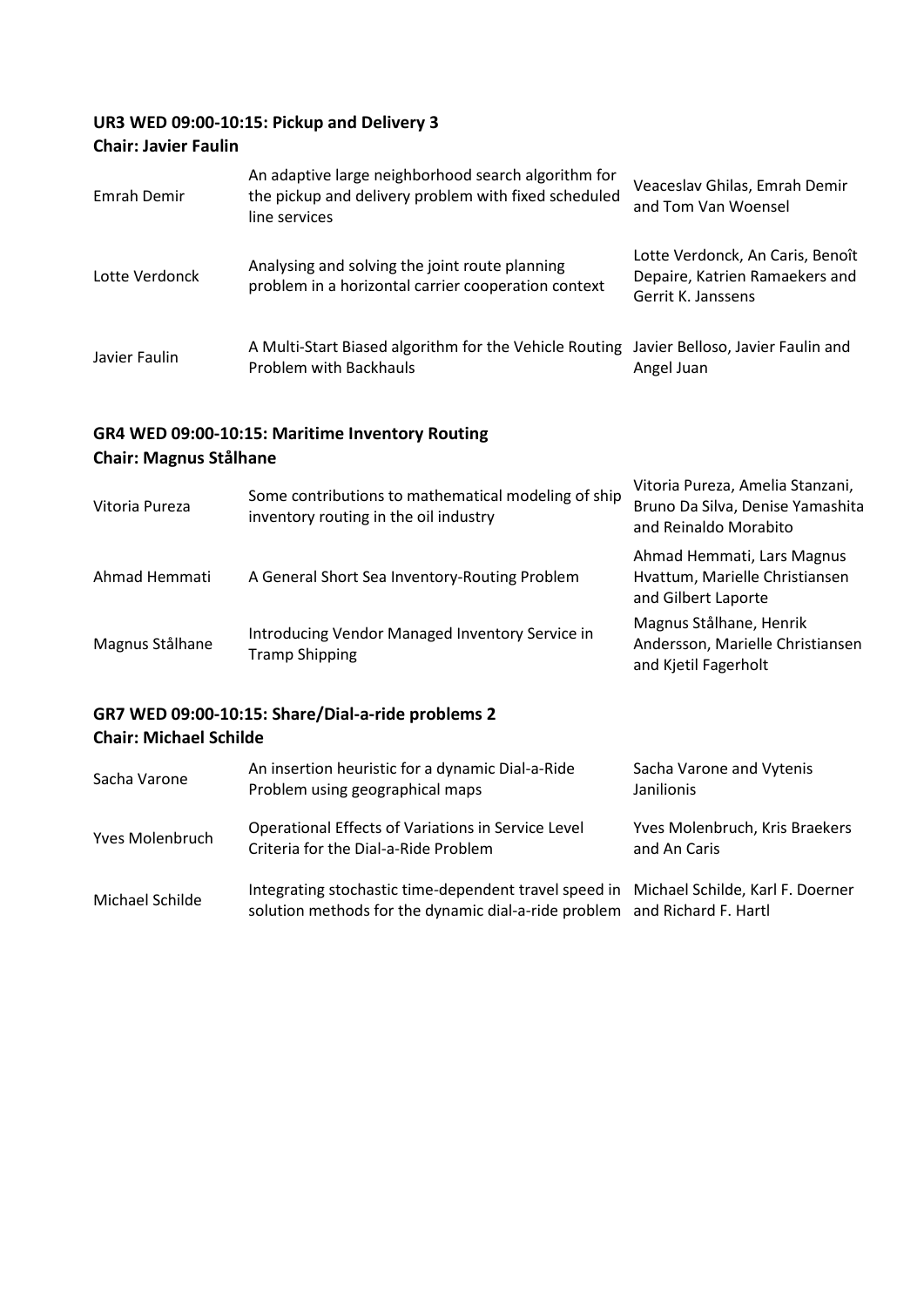## **10:45 - 12:00: Parallel sessions**

## **A2 WED 10:45-12:00: VeRoLog Solver Challenge 2**

## **Chair: Nabil Absi**

| Haihong Xiao              | A Hybrid Heuristics for the Vehicle Routing Problem<br>with Swap Location                             | Mingliang Tao, Yateng Hong,<br>Meng Wang, Jun Li and Haihong<br>Xiao        |
|---------------------------|-------------------------------------------------------------------------------------------------------|-----------------------------------------------------------------------------|
| Rick van Urk              | Heuristically Solving the Swap-Body Vehicle Routing<br>Problem                                        | Rick van Urk and Arturo Pérez<br>Rivera                                     |
| Nabil Absi                | A relax-and-repair procedure for the Swap-Body VRP                                                    | Nabil Absi, Diego Cattaruzza,<br>Dominique Feillet and Sylvain<br>Housseman |
| <b>Chair: Remy Spliet</b> | UR1 WED 10:45-12:00: Vehicle Routing with Time Windows 1                                              |                                                                             |
| Marilène Cherkesly        | A Hybrid Metaheuristic for the Pickup and Delivery<br>Problem with Time Windows and LIFO Loading      | Marilène Cherkesly, Guy<br>Desaulniers and Gilbert Laporte                  |
| Çağrı Koç                 | A Hybrid Evolutionary Algorithm for Heterogeneous<br>Fleet Vehicle Routing Problems with Time Windows | Çağrı Koç, Tolga Bektaş, Ola<br>Jabali and Gilbert Laporte                  |
| <b>Remy Spliet</b>        | The Discrete Driver Assignment Vehicle Routing<br>Problem                                             | Remy Spliet and Guy Desaulniers                                             |

## **UR2 WED 10:45-12:00: Routing Problems with Profits 2 Chair: Verena Schmid**

| Demetrio Laganà | A branch and cut algorithm for the Undirected<br>Capacitated General Routing Problem with profits                        | Demetrio Laganà, Claudia<br>Archetti, Luca Bertazzi and<br>Francesca Vocaturo |
|-----------------|--------------------------------------------------------------------------------------------------------------------------|-------------------------------------------------------------------------------|
| Frédéric Semet  | A unified math-heuristic framework for multi-<br>constraint travelling salesman problems with profits                    | Rahma Lahyani, Mahdi<br>Khemakhem and Frédéric Semet                          |
| Verena Schmid   | Hybrid Metaheuristic for the Team Orienteering<br>Problem with Time Windows and Service Time<br><b>Dependent Profits</b> | Verena Schmid                                                                 |

## **UR3 WED 10:45-12:00: Location Routing Chair: Henrik Andersson**

| Mingzhe Li       | A Stochastic Location-Routing Model for<br>Prepositioning and Distributing Emergency Supplies                                           | Yidong Zhang, Aakil Caunhye,<br>Mingzhe Li and Xiaofeng Nie |
|------------------|-----------------------------------------------------------------------------------------------------------------------------------------|-------------------------------------------------------------|
| Yannis Marinakis | A Multi-Start Variable Neighborhood Search<br>Algorithm with Path Relinking for the Location<br>Routing Problem with Stochastic Demands | Yannis Marinakis and Magdalene<br>Marinaki                  |
| Henrik Andersson | Integrated production planning and distribution in<br>the newspaper industry                                                            | Henrik Andersson                                            |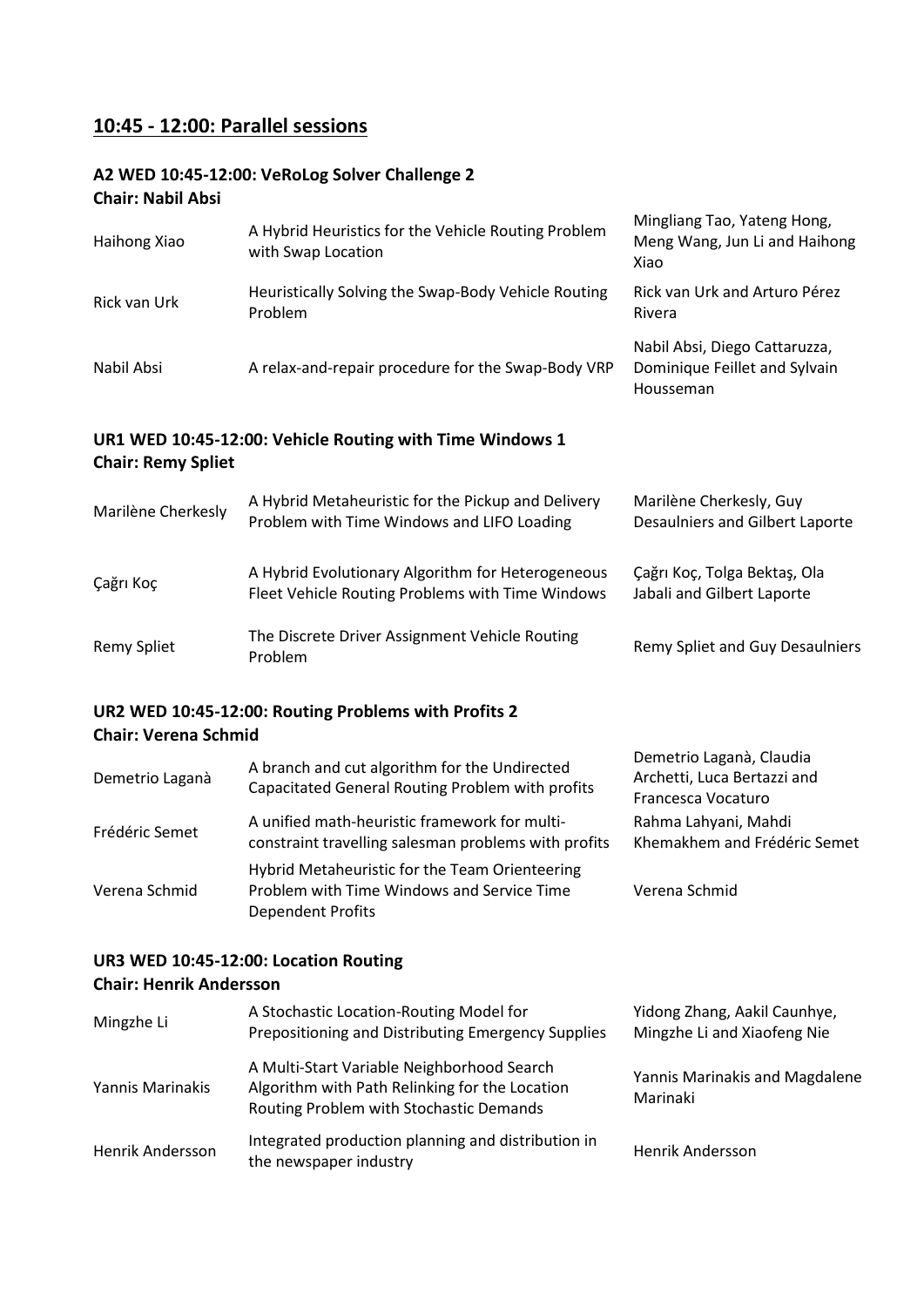## **GR4 WED 10:45-12:00: Port logistics Chair: Jorge Riera-Ledesma**

| Carsten Boll                                                                  | New Generation Container Port                                                                                                                                      | Carsten Boll                                                                                                                 |  |  |
|-------------------------------------------------------------------------------|--------------------------------------------------------------------------------------------------------------------------------------------------------------------|------------------------------------------------------------------------------------------------------------------------------|--|--|
| Yue Wu                                                                        | Modelling logistics systems involving straddle carriers<br>and quay cranes in container terminals                                                                  | Yue Wu and Jiabin Luo                                                                                                        |  |  |
|                                                                               | Scheduling of Intelligent and Autonomous Vehicles<br>Jorge Riera-Ledesma under pairing/unpairing collaboration strategy in<br>container terminal: Exact Approaches | Shahin Gelareh Gelareh and<br>Jorge Riera-Ledesma                                                                            |  |  |
| GR7 WED 10:45-12:00: Electric Vehicle Routing 1<br><b>Chair: Bülent Çatay</b> |                                                                                                                                                                    |                                                                                                                              |  |  |
| Afroditi<br>Anagnostopoulou                                                   | The Electric Vehicle Routing Problem with Time<br>Windows: recent trends and insights for future<br>research                                                       | Afroditi Anagnostopoulou, Maria<br>Boile, Sotirios Theofanis,<br>Eleftherios Sdoukopoulos and<br><b>Dimitrios Margaritis</b> |  |  |
| Christian Doppstadt                                                           | The Hybrid Electric Vehicle - Vehicle Routing Problem                                                                                                              | Christian Doppstadt and Achim<br>Koberstein                                                                                  |  |  |
| <b>Bülent Çatay</b>                                                           | An Adaptive Large Neighborhood Search Approach<br>for Solving the Electric Vehicle Routing Problem with<br><b>Time Windows</b>                                     | Bülent Çatay and Merve Keskin                                                                                                |  |  |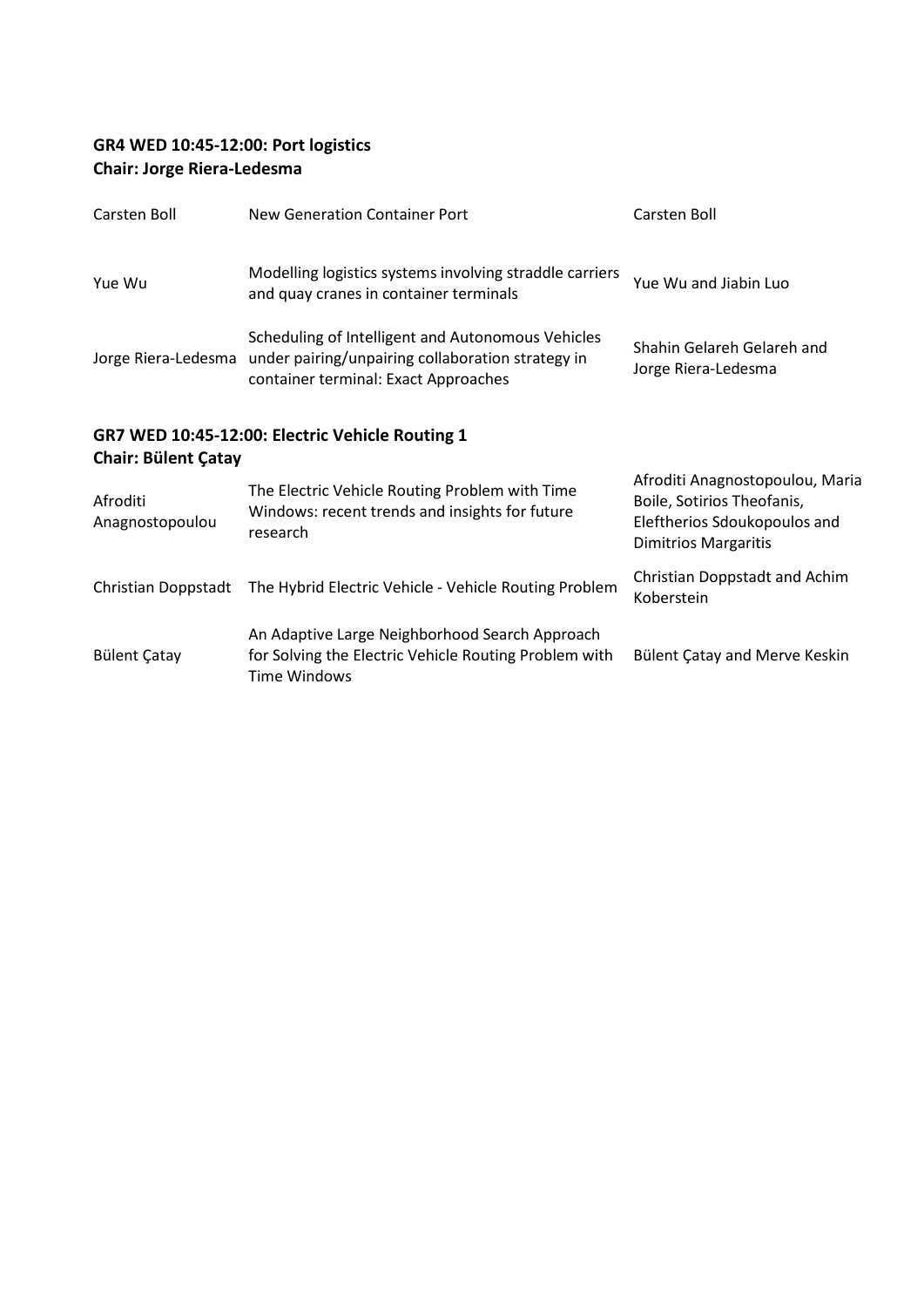## **13:45 - 14:35: Parallel sessions**

#### **A2 WED 13:45-14:35: VeRoLog Solver Challenge 3 Chair: Vladimir Deineko**

| Jan Christiaens         | A heuristic approach to the Swap-Body Vehicle<br>Routing Problem                                            | Jan Christiaens, Sam Van<br>Malderen, Túlio Toffolo, Tony<br>Wauters   |
|-------------------------|-------------------------------------------------------------------------------------------------------------|------------------------------------------------------------------------|
| Vladimir Deineko        | A framework for vehicle routing: an application for<br>the swap-body vehicle routing problem                | Vladimir Deineko, Vinh Doan,<br>Alex Tiskin                            |
| <b>Chair: Duygu Tas</b> | UR1 WED 13:45-14:35: Vehicle Routing with Time Windows 2                                                    |                                                                        |
| Diego Cattaruzza        | An Iterated Local Search for the Multi Commodity<br>Multi Trip Vehicle Routing Problem with Time<br>Windows | Diego Cattaruzza, Nabil Absi,<br>Dominique Feillet and Daniele<br>Vigo |
| Duygu Tas               | A Vehicle Routing Problem with Flexible Time<br>Windows                                                     | Duygu Tas, Ola Jabali and Tom<br>van Woensel                           |

## **UR2 WED 13:45-14:35: Freight Consolidation**

#### **Chair: Marco Schutten**

| Leonardo Malta | Models for intermodal transportation integrating<br>container assembling and routing | Leonardo Malta, Nicolas<br>Jozefowiez and Frédéric Semet |
|----------------|--------------------------------------------------------------------------------------|----------------------------------------------------------|
| Marco Schutten | Consolidation planning in transportation networks<br>with transshipments             | Wouter Van Heeswijk, Martijn<br>Mes and Marco Schutten   |

## **UR3 WED 13:45-14:35: Home care and technician routing 2**

## **Chair: Barrett Thomas**

| Sixtine Binart        | A two-stage column generation based method for a<br>field service routing problem with stochastic travel<br>and service times | Sixtine Binart, Pierre Dejax,<br>Michel Gendreau and Frederic<br>Semet |
|-----------------------|-------------------------------------------------------------------------------------------------------------------------------|------------------------------------------------------------------------|
| <b>Barrett Thomas</b> | The Technician Routing Problem with Experience-<br>based Service Times                                                        | Mike Hewitt, Barrett Thomas<br>and Xi Chen                             |